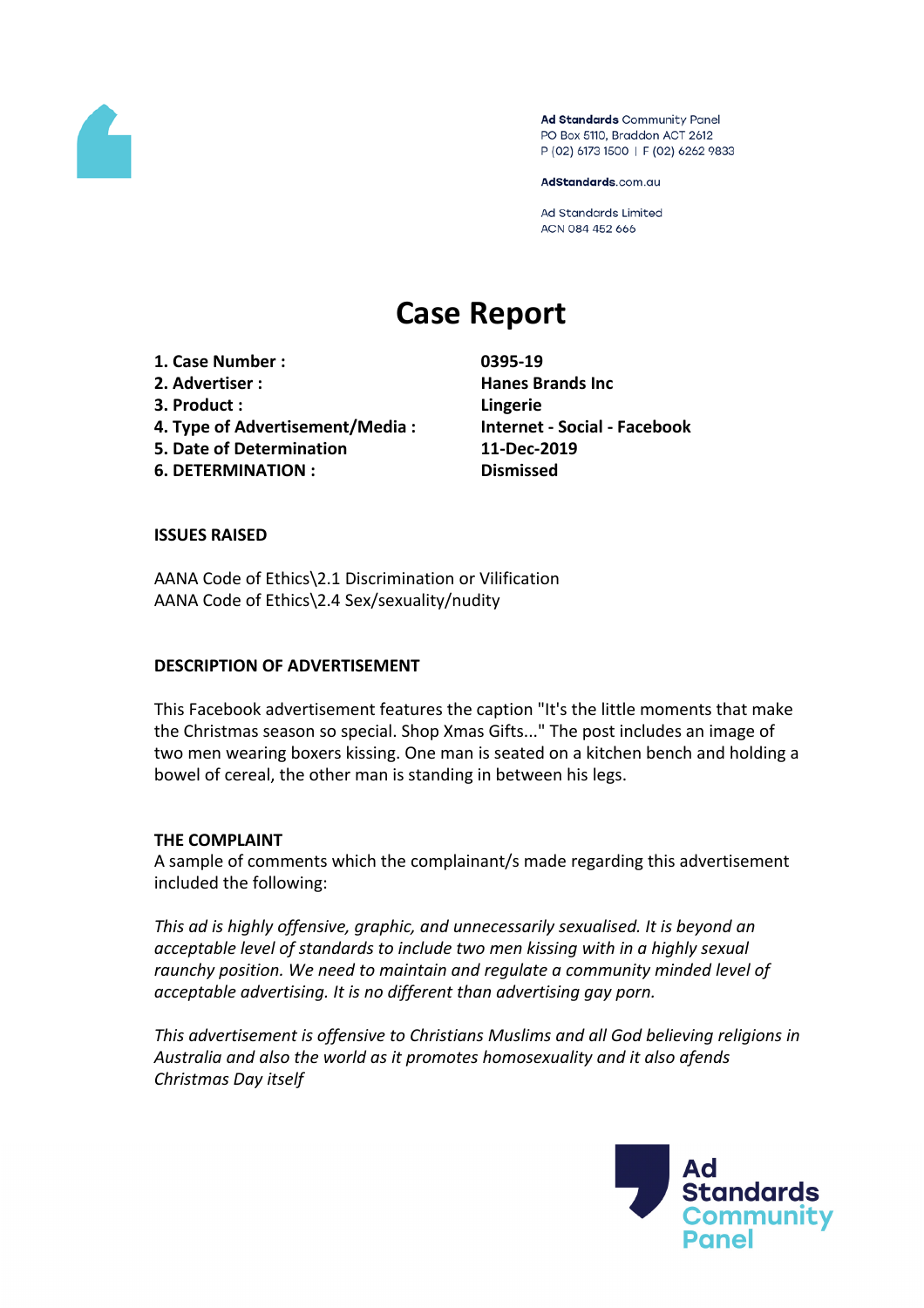

*While i have no issue if the advertising was during the year as it is particular highlighting Christmas as part of its advert and obviously angling to upset people of the christian faith by showing an image that is offensive to their faith and thus seek to garner further publicity at their expense, it is not in line with religious equality and is using a faith to increase profit, if an anti homosexual ad was run by a religious group was run then it would be removed therefore if Bonds wants to run the ad then they should be made to apologize for offending people of faith and withdraw any mention of Christmas*

*I do not want my young children being exposed to soft porn on free to air television. This is a choice that can be made by 18+ years.*

*It is tasteless and not acceptable for public viewing. It's perversity not diversity and it's not celebration of Christmas and it's pornography and goes against my culture. It's just pushing sexual ideology and not appropriate for children. It's got nothing to do with Christmas. I feel this strongly even if it was a heterosexual couple in the same sexual clinch.*

*1) It is obscene....Bonds make underwear for all ages. Children will see this ad and this is way too explicit sexually. I would complain if it showed a scantily clad man and woman kissing.*

*2) It has nothing to do with Christmas and the wording is offensive to Christians. The Christmas season is special because Christ came into the world, not because two gay men kiss. Bonds is mocking Christian belief....would they mock Islam?*

*It is offensive, it is homosexual porn, it is mixed in with childrens clothes, it moves through into Facebook where children can see it.They have no respect for children of normal moral standards.It is grooming of children and youth.*

## **THE ADVERTISER'S RESPONSE**

Comments which the advertiser made in response to the complainant/s regarding this advertisement include the following:

*Bonds is an underwear and apparel brand, best known for creating fun, fashionable, comfortable undies and clothing for the whole family. Bonds launched their 2019 Christmas campaign on 3rd November, 2019 with their large format billboards going live one week earlier on 27th October, 2019.*

*Launching the festive Christmas range of underwear and clothing, the "It's the Bonds that make the season" campaign champions the love we have for those we're closest to and seeks to remind Aussies what's important at this time of year. The campaign puts a spotlight on some of the unique and touching bonds shared by real Australians and features real people – not paid models/actors – across both stills and film, who range in age from 9 months old to 91 years old. The campaign tells the story of a series of incredible bonds including a young woman who defied medical*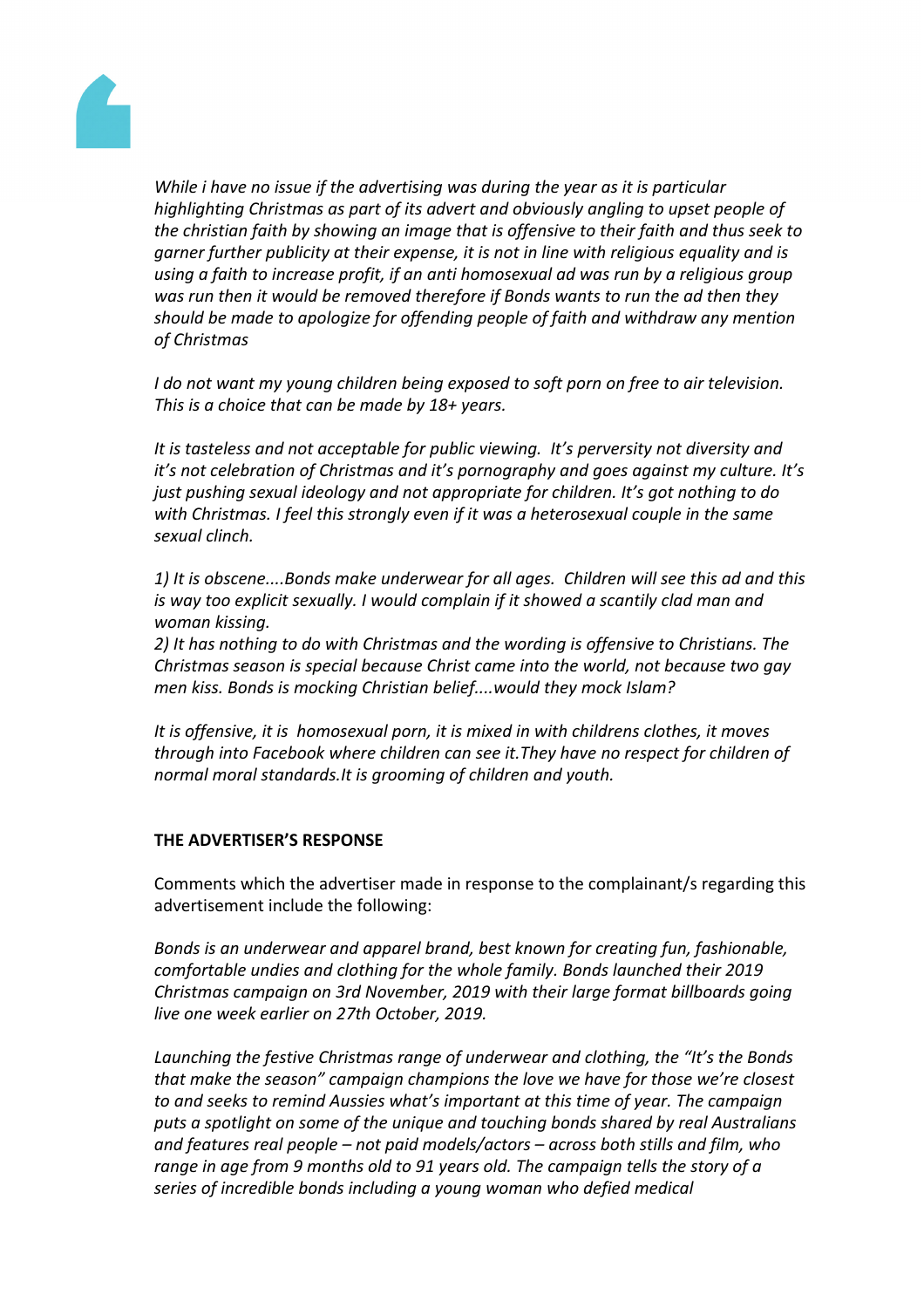

*recommendations to donate a life-saving kidney to her younger sister, a couple who've been married for 70 years, and IVF triplets born to three different mothers.*

*The 18th November post on both the @bondsaus Instagram page and BONDS Facebook page features Steve & Nicholas, a genuine couple from Melbourne, sharing a kiss in the kitchen as they eat their breakfast cereal – they are both wearing matching black Bonds trunks with silver stars – which is the key print motif of the Bonds Christmas range. The post copy reads "It's the little moments that make the Christmas season so special.1?" A similar image can be found on www.bonds.com.au of the couple as they move in towards each other for a kiss.*

*In regard to the complaints that have been made to the ASB under Complaint Reference Numbers 0394-19, 0395-19 and 0402-19 regarding section 2.4 of the AANA Advertiser Code of Ethics, we refute the suggestion that this post is about pushing a left-wing political agenda, a sexual agenda, or broaching on "gay porn". Bonds is an inclusive Australian brand and we believe it is important to represent and celebrate all Aussies – including this real, in-love couple. Showing an affectionate moment between a couple, be they same-sex or opposite-sex, is simply an acknowledgement of all the relationships that exist in our rich, diverse society and is a celebration of even the littlest of moments we all share with our loved ones during the festive season. Recognising that it's those sweet, intimate, everyday moments that truly bring meaning to the celebration of Christmastime is the overall intention of this integrated campaign and these scenes capture the essence of that perfectly.*

*Both Nicholas and Steve are in underwear as they are showcasing the Bonds Christmas range and their 'actions' are one in a series of romantic moments captured by the photographer and are reflective of the actual relationship that the gentlemen share. The post itself only features on Bonds' owned channels and doesn't have any paid media spend pushing it out. Any reach it has received is a result of organic engagement with the post which indicates it is in fact resonating with our Australian audience.* 

*In relation to all claims that the campaign is discriminatory towards the Christian religion either due to the featured gay couple aspect or physical intimacy, we refute in all ways. Bonds is, after all, an underwear company that supports the belief that "Every single body deserves to be comfortable" and therefore showcases a variety of underwear styles across a diverse range of Australians looking and feeling comfortable within their own skin (and undergarments). Given that this campaign celebrates people of all different ages, ethnicities and religious beliefs coming together to enjoy the "festive season", we feel this epitomises the true meaning of Christmas for all Australians, including Christians.*

*For the above reasons, we assert this advertising campaign complies with sections 2.1, 2.2, 2.3, 2.4 and 2.5 of the Code, as well as all other parts of section 2. We trust upon reviewing the creative advertisements in line with our written response you will agree that Bonds' 'It's the Bonds that make the season" Christmas campaign does not breach the AANA Advertiser Code of Ethics.*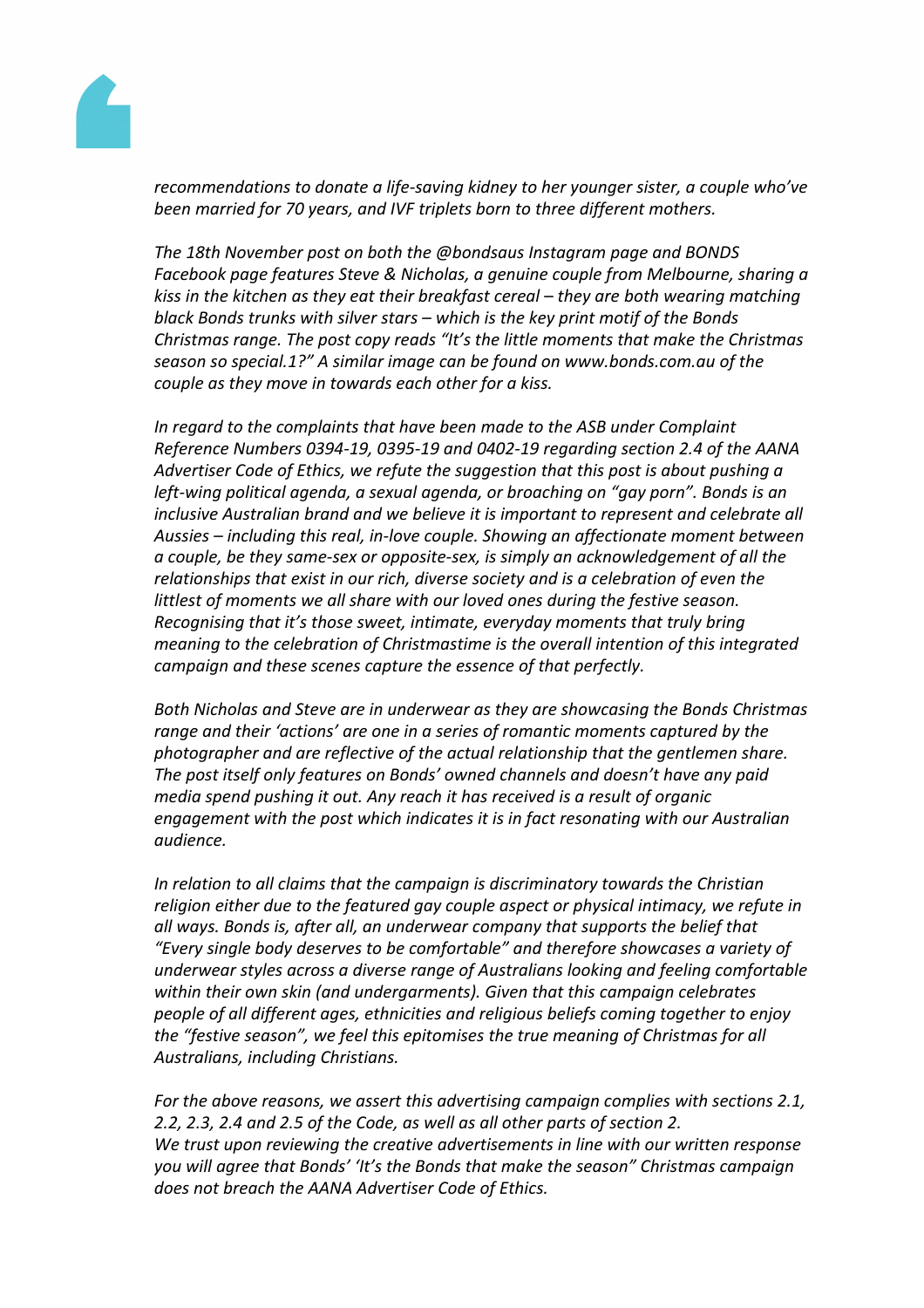

### **THE DETERMINATION**

The Ad Standards Community Panel (the Panel) considered whether this advertisement breaches Section 2 of the AANA Code of Ethics (the Code).

The Panel noted the complainants' concerns that the advertisement:

- is highly sexualised
- is inappropriate to be seen in full view of children
- is offensive to Christians and Muslims by depicting homosexuality

The Panel viewed the advertisement and noted the advertiser's response.

The Panel considered whether the advertisement complied with Section 2.1 of the Code which requires that 'advertisements shall not portray or depict material in a way which discriminates against or vilifies a person or section of the community on account of race, ethnicity, nationality, gender, age, sexual preference, religion, disability, mental illness or political belief.'

The Panel noted the Practice Note to Section 2.1 provides the following definitions:

*"Discrimination – unfair or less favourable treatment.*

*Vilification – humiliates, intimidates, incites hatred, contempt or ridicule."* 

The Panel noted complainants' concerns that using a Christian celebration to promote homosexuality is offensive.

The Panel considered that depicting material which may be contrary to a person's religious beliefs is not of itself a breach of the Code, if the advertisement contains no language or imagery which is discriminatory or vilifying of that religion.

The Panel considered that there is no reference to religion in the advertisement, and the only reference to Christmas is the sentence "It's the little moment that make the Christmas season so special".

The Panel considered that the advertisement did not portray or depict material in a way which discriminates against or vilifies a person or section of the community on account of religion and determined that the advertisement did not breach Section 2.1 of the Code.

The Panel then considered whether the advertisement was in breach of Section 2.4 of the Code. Section 2.4 of the Code states: "Advertising or Marketing Communications shall treat sex, sexuality and nudity with sensitivity to the relevant audience".

The Panel considered whether the advertisement contained sex, sexuality or nudity.

The Panel noted the Practice Note for the Code states: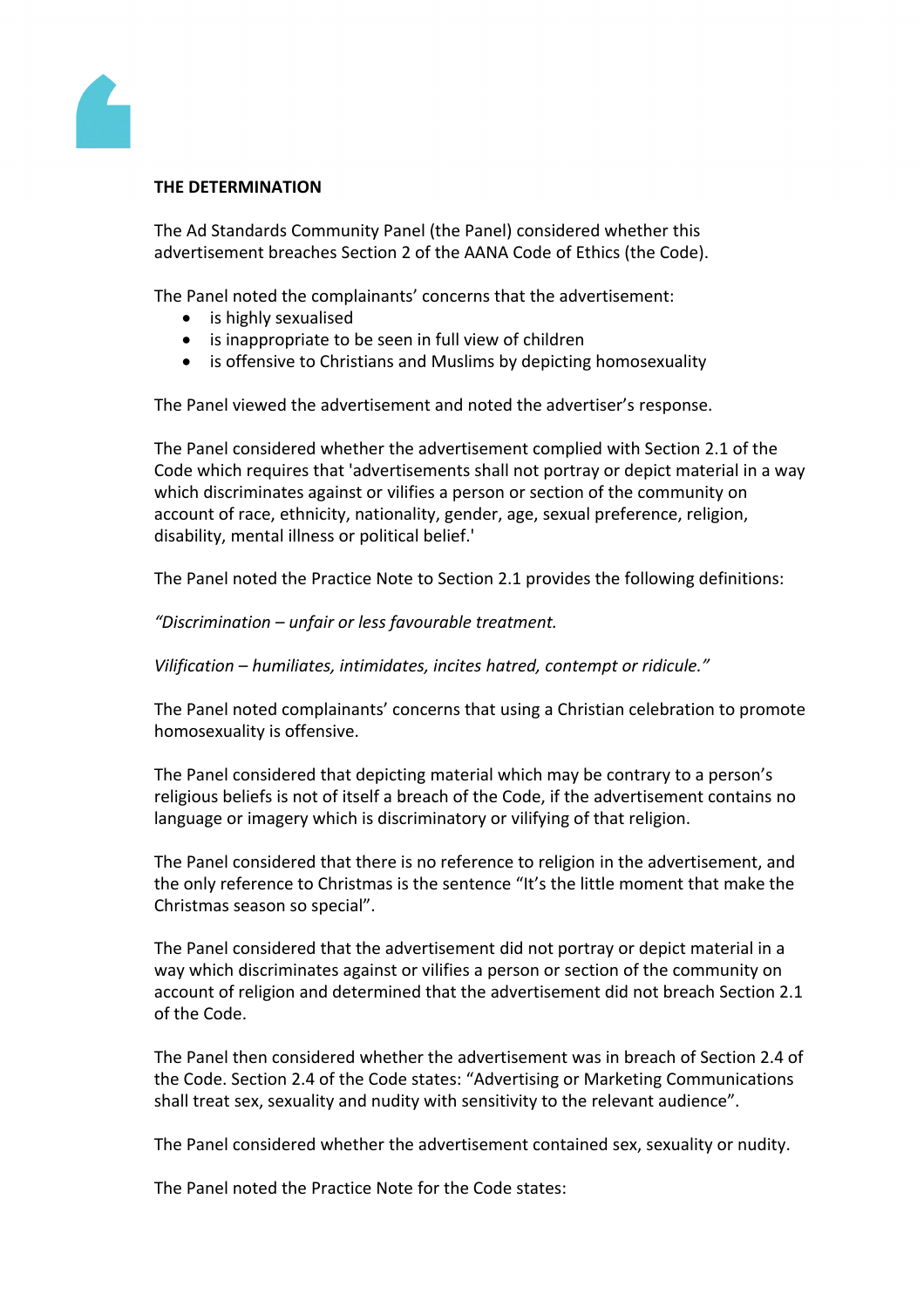

*"Images which are not permitted are those which are highly sexually suggestive and inappropriate for the relevant audience. Explicit sexual depictions in marcomms, particularly where the depiction is not relevant to the product or service being advertised, are generally objectionable to the community and will offend Prevailing Community Standards."*

The Panel considered whether the image depicted sex. The Panel noted the dictionary definition of sex most relevant to this section of the Code of Ethics is 'sexual intercourse; sexually stimulating or suggestive behaviour.' (Macquarie Dictionary 2006).

The Panel considered that the depiction of men in underwear is not of itself a depiction of sexual intercourse, sexual stimulation or suggestive behaviour. The Panel noted that the men were kissing, but considered that there was no indication that this would lead to sex. The Panel considered that the advertisement as a whole did not contain sex.

The Panel considered whether the advertisement treated depicted sexuality.

The Panel noted the definition of sexuality includes 'sexual character, the physical fact of being either male or female; The state or fact of being heterosexual, homosexual or bisexual; sexual preference or orientation; one's capacity to experience and express sexual desire; the recognition or emphasising of sexual matters'. The Panel noted that the use of male or female actors in an advertisement is not of itself a depiction of sexuality.

The Panel considered that the underwear being promoted was not sexualised and considered that the depiction of the men wearing this style of underwear was relevant to the product being promoted. The Panel considered that the depiction of the men kissing, with one sitting on a countertop was a depiction which most members of the community would find to be sexual. The Panel determined that the advertisement did contain sexuality.

The Panel considered whether the advertisement contained nudity and noted that the dictionary definition of nudity includes 'something nude or naked', and that nude and naked are defined to be 'unclothed and includes something 'without clothing or covering'. The Panel considered that the Code is intended for the Panel to consider the concept of nudity, and that partial nudity is factor when considering whether an advertisement firstly contains nudity and secondly treats that nudity with sensitivity to the relevant audience.

The Panel noted that the underwear worn by the men covered covered their genitals. The Panel considered that most members of the community would consider an image of men dressed in only underwear to be a depiction of nudity.